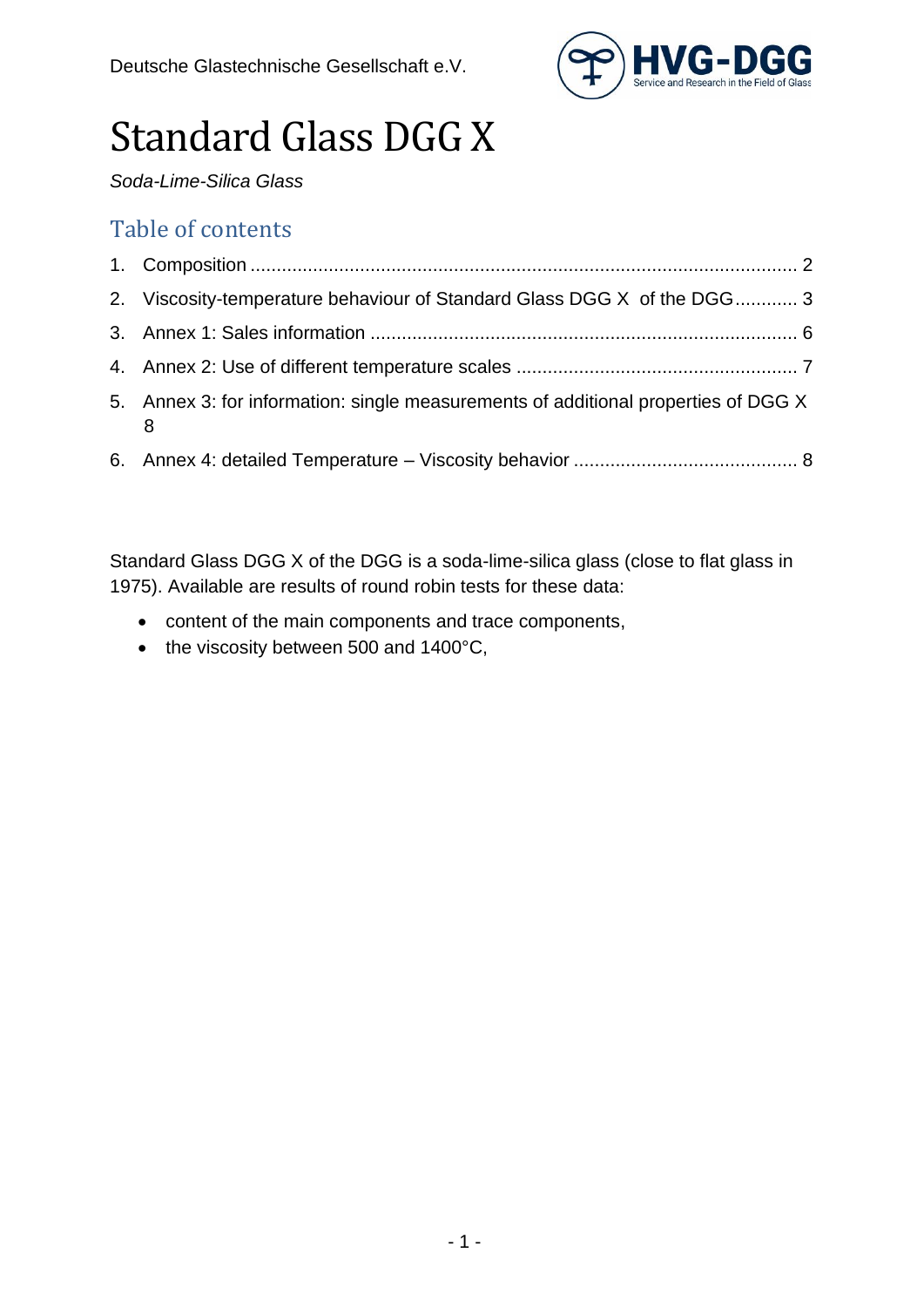

### <span id="page-1-0"></span>1. Composition

A round robin test was carried out by the subgroup "glass analysis" of the technical committee 1 "physics and chemistry of glass" of the DGG. 19 laboratories participated and used different methods for analysis (XRF, ICP-OES, AAS) after preparation and, if necessary, digesting the samples. An outlier analysis according Grubbs was executed for each element and the analysis data were adjusted. In minimum the results of 5 laboratories are used to determine the data of table 1. Exceptions are indicated by brackets.

| Table 1: Analysis of the components of standard glass DGG X |                       |                                                |                                                                   |                                                                    |  |  |  |
|-------------------------------------------------------------|-----------------------|------------------------------------------------|-------------------------------------------------------------------|--------------------------------------------------------------------|--|--|--|
| component                                                   | Fraction in<br>mass % | Standard deviation<br>of averages in<br>mass % | Lower<br>confidence<br>interval (5% -<br>both sides) in<br>mass % | higher<br>confidence<br>interval (5% -<br>both sides) in<br>mass % |  |  |  |
| SiO <sub>2</sub>                                            | 71.4866               | 0.7539                                         | 71.3761                                                           | 71.5970                                                            |  |  |  |
| Al <sub>2</sub> O <sub>3</sub>                              | 1.2085                | 0.0914                                         | 1.1948                                                            | 1.2222                                                             |  |  |  |
| CaO                                                         | 6.7807                | 0.3033                                         | 6.7395                                                            | 6.8219                                                             |  |  |  |
| MgO                                                         | 4.1372                | 0.2082                                         | 4.1067                                                            | 4.1677                                                             |  |  |  |
| Na <sub>2</sub> O                                           | 15.1225               | 0.5388                                         | 15.0332                                                           | 15.2118                                                            |  |  |  |
| K <sub>2</sub> O                                            | 0.3673                | 0.0678                                         | 0.3578                                                            | 0.3767                                                             |  |  |  |
| Fe <sub>2</sub> O <sub>3</sub>                              | 0.1876                | 0.0283                                         | 0.1840                                                            | 0.1913                                                             |  |  |  |
| SO <sub>3</sub>                                             | 0.4207                | 0.0429                                         | 0.4145                                                            | 0.4269                                                             |  |  |  |
| TiO <sub>2</sub>                                            | 0.1329                | 0.0156                                         | 0.1308                                                            | 0.1351                                                             |  |  |  |
| Cr <sub>2</sub> O <sub>3</sub>                              | 0.0007 07             | 0.000684                                       | 0.0005 65                                                         | 0.0008 48                                                          |  |  |  |
| <b>MnO</b>                                                  | 0.00830               | 0.00126                                        | 0.00806                                                           | 0.00853                                                            |  |  |  |
| <b>PbO</b>                                                  | 0.0011                | 0.0005                                         | 0.0010                                                            | 0.0012                                                             |  |  |  |
| <b>NiO</b>                                                  | 0.0006 20             | 0.0005 03                                      | 0.000483                                                          | 0.0007 57                                                          |  |  |  |
| ZnO                                                         | 0.0009 07             | 0.000238                                       | 0.000839                                                          | 0.000974                                                           |  |  |  |
| <b>BaO</b>                                                  | 0.0070                | 0.0028                                         | 0.0065                                                            | 0.0076                                                             |  |  |  |
| ZrO <sub>2</sub>                                            | 0.00343               | 0.00069                                        | 0.00329                                                           | 0.00357                                                            |  |  |  |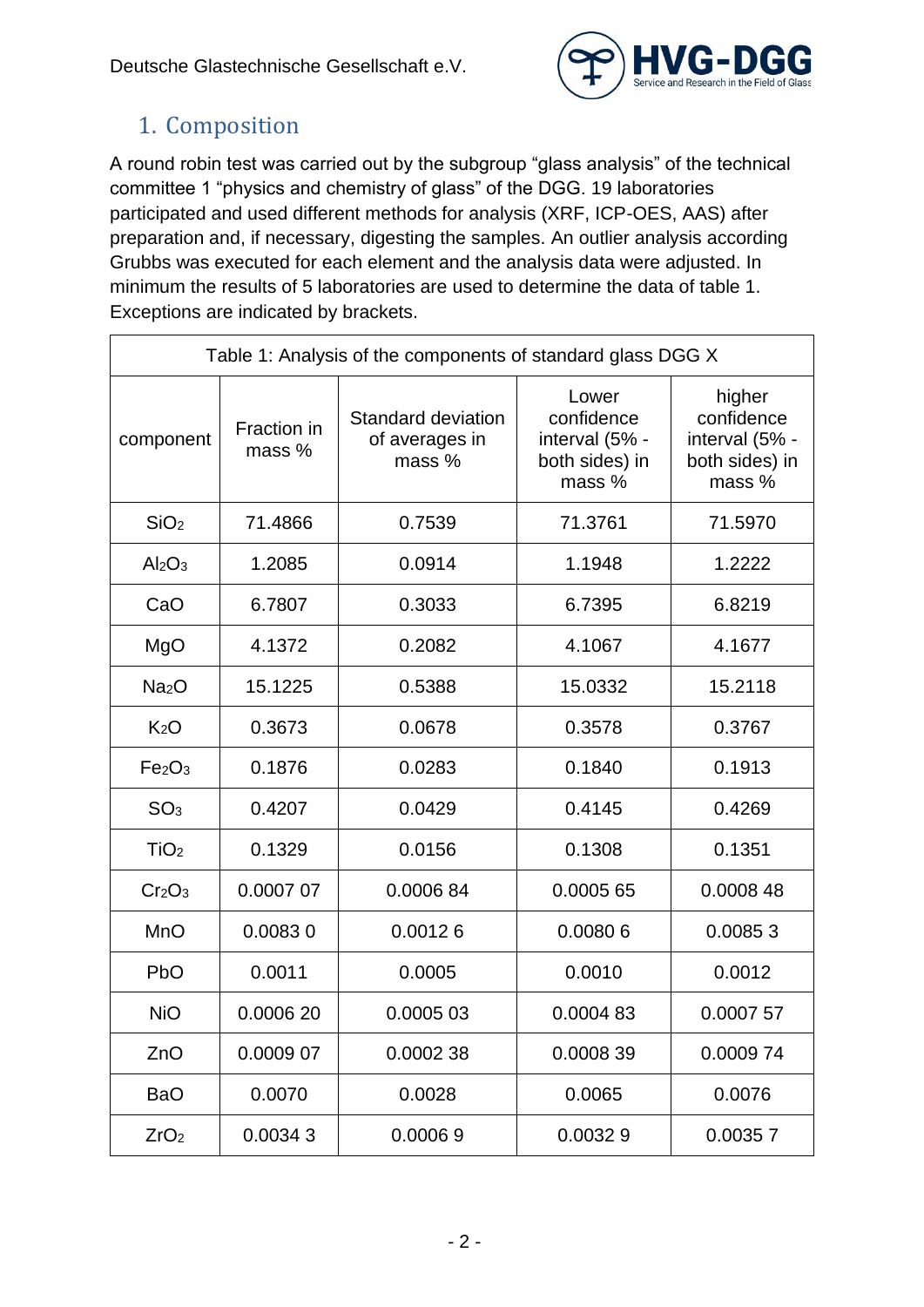

| Continuing Table 1: Analysis of the components of standard glass DGG X |                       |                                                |                                                      |                                                       |  |  |  |  |
|------------------------------------------------------------------------|-----------------------|------------------------------------------------|------------------------------------------------------|-------------------------------------------------------|--|--|--|--|
| component                                                              | Fraction in<br>mass % | Standard deviation<br>of averages in<br>mass % | Lower<br>confidence<br>interval (5% -<br>both sides) | higher<br>confidence<br>interval (5% -<br>both sides) |  |  |  |  |
| <b>SrO</b>                                                             | 0.00238               | 0.00141                                        | 0.00202                                              | 0.00273                                               |  |  |  |  |
| CuO                                                                    | 0.00948<br>0.00095    |                                                | 0.00905                                              | 0.00990                                               |  |  |  |  |
| P <sub>2</sub> O <sub>5</sub>                                          | 0.00842               | 0.00124                                        | 0.00799                                              | 0.00885                                               |  |  |  |  |
| СI                                                                     | 0.03221               | 0.00912                                        | 0.03004                                              | 0.03439                                               |  |  |  |  |
| (F)                                                                    | (0.003899)            | (0.005001)                                     | (0.001624)                                           | (0.006173)                                            |  |  |  |  |

The test was conducted in 2016/17.

#### <span id="page-2-0"></span>2. Viscosity-temperature behaviour of Standard Glass DGG X of the DGG

| Temperature in °C                                                                                                         | 500  | 600  | 700  | 800  | 900  |
|---------------------------------------------------------------------------------------------------------------------------|------|------|------|------|------|
| Viscosity in d Pa s $2.20 \cdot 10^{15}$ 5.70 $\cdot 10^{10}$ 9.60 $\cdot 10^{7}$ 1.72 $\cdot 10^{6}$ 1.10 $\cdot 10^{5}$ |      |      |      |      |      |
|                                                                                                                           |      |      |      |      |      |
| Temperature in °C                                                                                                         | 1000 | 1100 | 1200 | 1300 | 1400 |

The Physikalisch-Technische Bundesanstalt (PTB) in Braunschweig carried out the viscosity measurements.

In 1974, the temperatures were measured based on IPTS-68. Today ITS-90 is used as temperature scale. The influence on the measured temperature is visible in annex 2.

The DGG commissioned the production of a soda-lime-silica glass of high purity and homogeneity as a standard material with a well-defined composition, thoroughly degassed and annealed. The Physikalisch-Technische Bundesanstalt (PTB), national metrology institute of the Federal Republic of Germany, investigated the viscositytemperature behaviour and the usability of the glass as a viscosity standard.

The glass was investigated by rotational viscometry in  $Al_2O_3$  or Pt/Rh crucibles. The temperature homogeneity inside the viscometry furnace was controlled with 7 thermal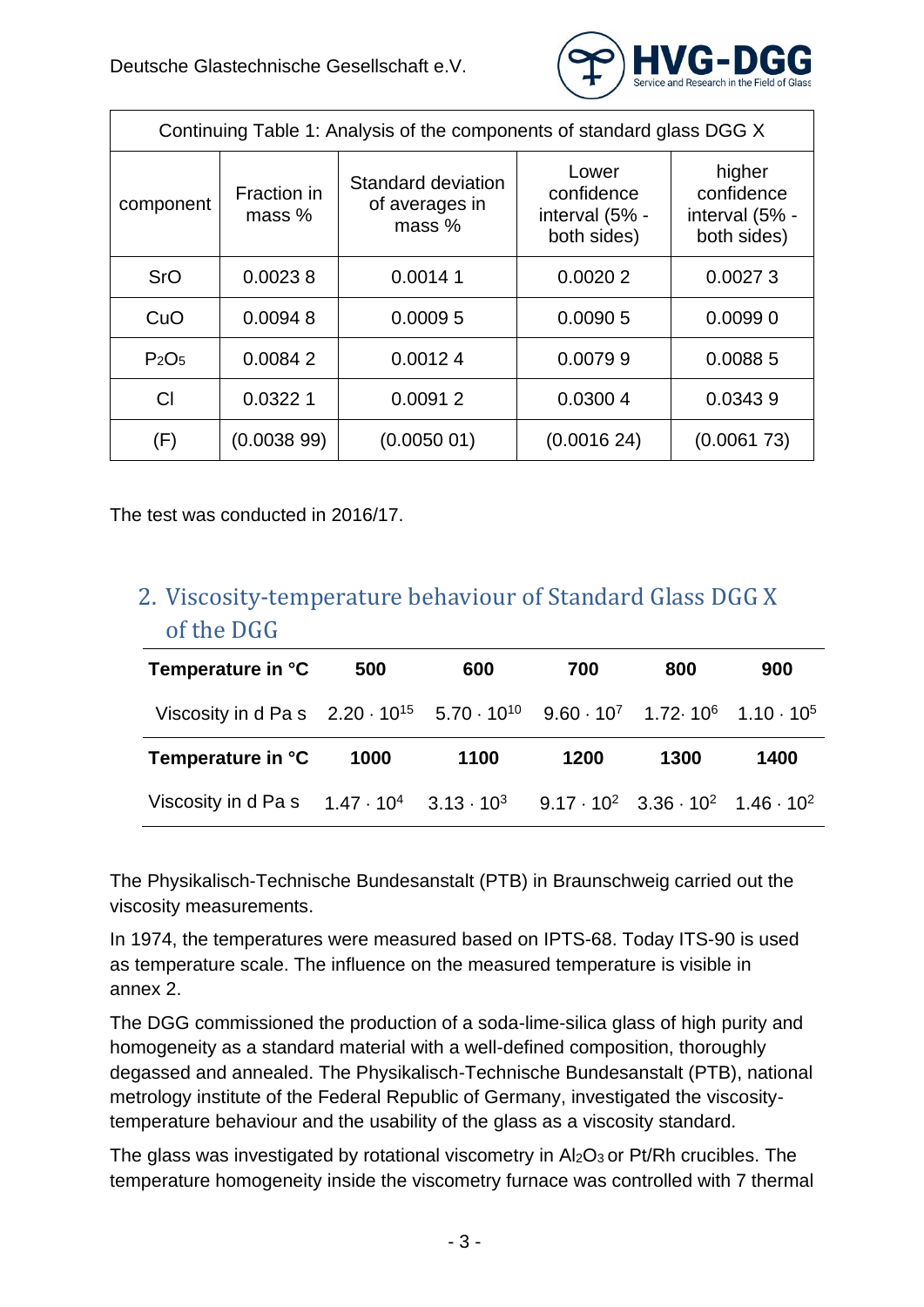

sensors and worked with 4 independent precious metal heating circuits, as well as 3 additional heating circuits.

As a viscosity standard, the glass shows the following qualitive properties. No deviation from newton behaviour was observed. Continuous heating up to 500 to 650°C in 1000 h and from 650 to 750°C in 60 h showed no changes in viscosity (i.e., no devitrification or segregation).

Discontinuous heating of the glass in the range of 1000 to 1200°C in 40 h and within 1200 to 1300°C in 20 h and within 1300 to 1400°C in 15 h does not influence viscosity. The glass shows no degassing or disturbance due to evaporation. The alumina showed significant signs of corrosion above 1200°C. As a result, precise viscosity measurements in Al2O<sup>3</sup> crucibles had to be interrupted to avoid the contact to oxide ceramic materials and the measurement was continued in a Pt/Rh crucible.

The V-T behaviour of Standard Glass DGG X can be expressed with the Vogel-Fulcher-Tammann (VFT) equation with the following factors, with an average standard deviation of 0.96 K to IPTS-68:

$$
x = -1.56151 + \frac{4289.18}{\vartheta - 250.737} \tag{1}
$$

 $(9 =$  temperature in  $°C$  and  $x =$  logarithm to the base of 10 of the dynamic viscosity in dPa s). The calculation is based on 68 measuring points at 31. The measured viscosities are based on the equilibrium of the mechanical relaxation and the thermal structure (response time for example is 10 days by 10<sup>14</sup> dPa s).

There is no difference between Standard Glass 1 and Standard Glass DGG X within an accuracy of 1.5 K.

Usually, for technical purpose, the accuracy of the VFT equation is sufficient. Due to the improvements when measuring the viscosity, and due to the qualification as viscosity standards, a correction function can be determined based on the systematic deviations.

As correction, the following function can be applied(the influence of changing over to ITS-90 is not considered):

$$
x = a + \frac{b}{(\vartheta - c)} - \frac{b}{(\vartheta - c)^2} \cdot \sum_{i=1}^{5} \left( b_i \cdot \left( \frac{1000}{\vartheta + 273.15} \right)^{i-1} \right) \tag{2}
$$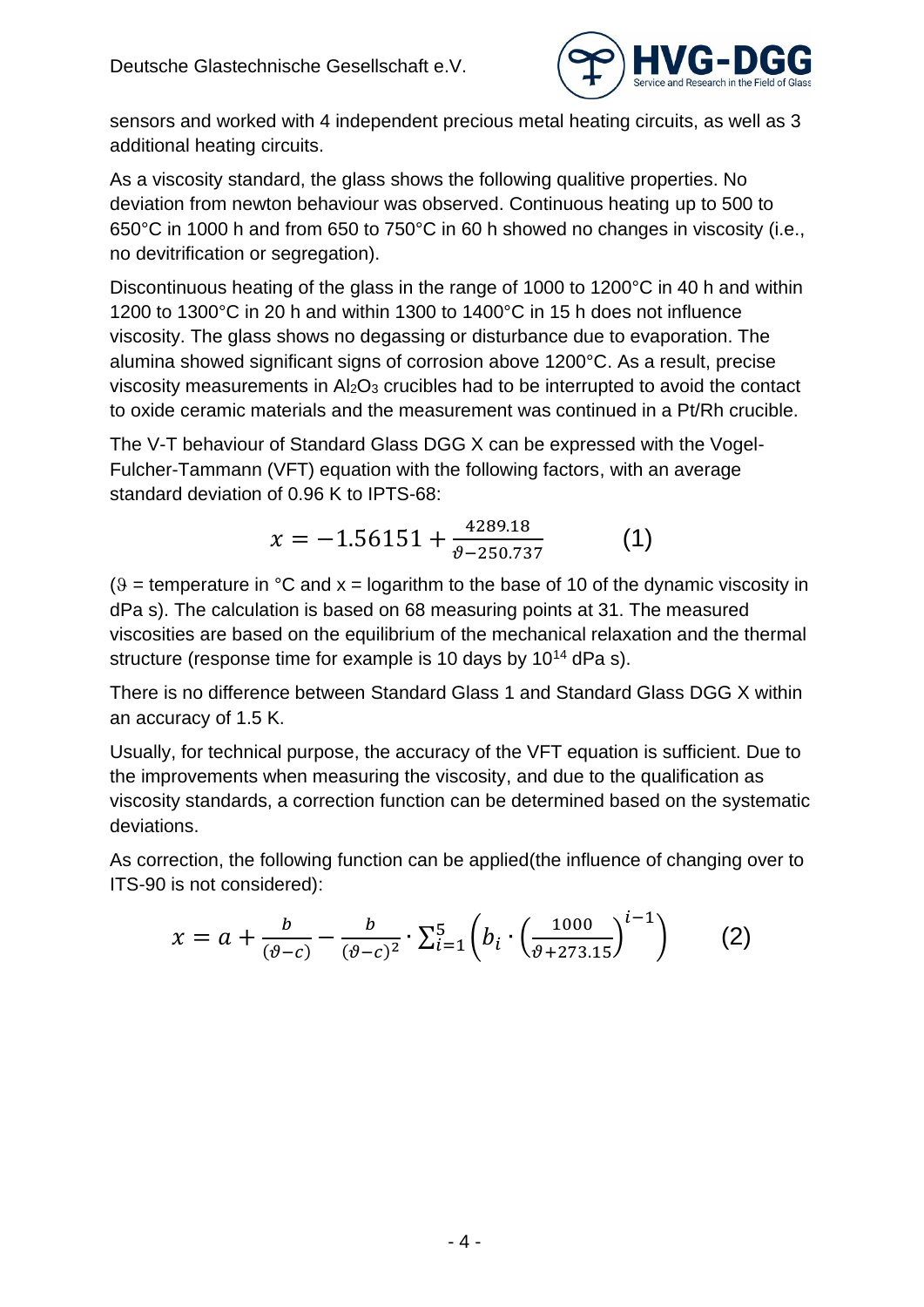

| $\theta$ = temperature in $\degree$ C (in IPTS-68) | $x =$ logarithm to the base of 10 of the<br>dynamic viscosity in dPa s |
|----------------------------------------------------|------------------------------------------------------------------------|
| $a = -1.56151$                                     | $b1 = 527.909$                                                         |
| $b = 4289.18$                                      | $b2 = -2413.95$                                                        |
| $c = 250.737$                                      | $b3 = 4049.91$                                                         |
|                                                    | $b4 = -2958.30$                                                        |
|                                                    | $b5 = 794.906$                                                         |

With

The Standard Glass DGG X for viscosity should be used as primary standards, i.e., to monitor internal standards. Since the glass standards of DGG are well defined materials with data of several properties, they may be interesting to describe the melt and vitreous state.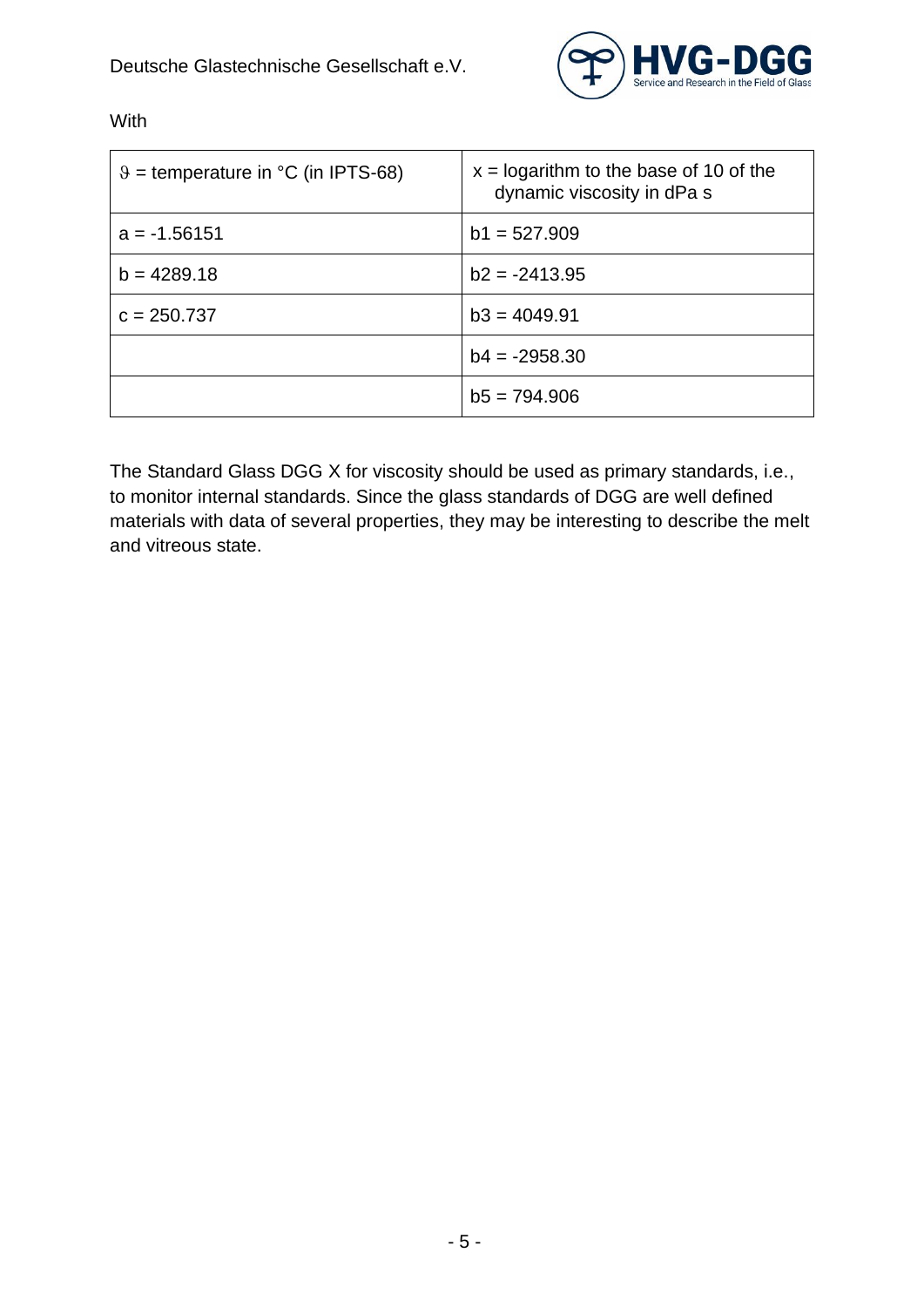

#### <span id="page-5-0"></span>3. Annex 1: Sales information

Disks (80 mm  $\cdot$  50 mm  $\cdot$  10 mm) are delivered, weighing 98 to 100 g Costs (January 2022): EUR 225.00 per disc + shipping costs

Purchase orders to:

**Hüttentechnische Vereinigung der Deutschen Glasindustrie (HVG) e.V., Siemensstraße 45, D-63071 Offenbach am Main, Tel.: +49(0)69-97 58 61-0, Fax: +49(0)69-97 58 61-99, E-Mail: [hvg@hvg-dgg.de](mailto:hvg@hvg-dgg.de)**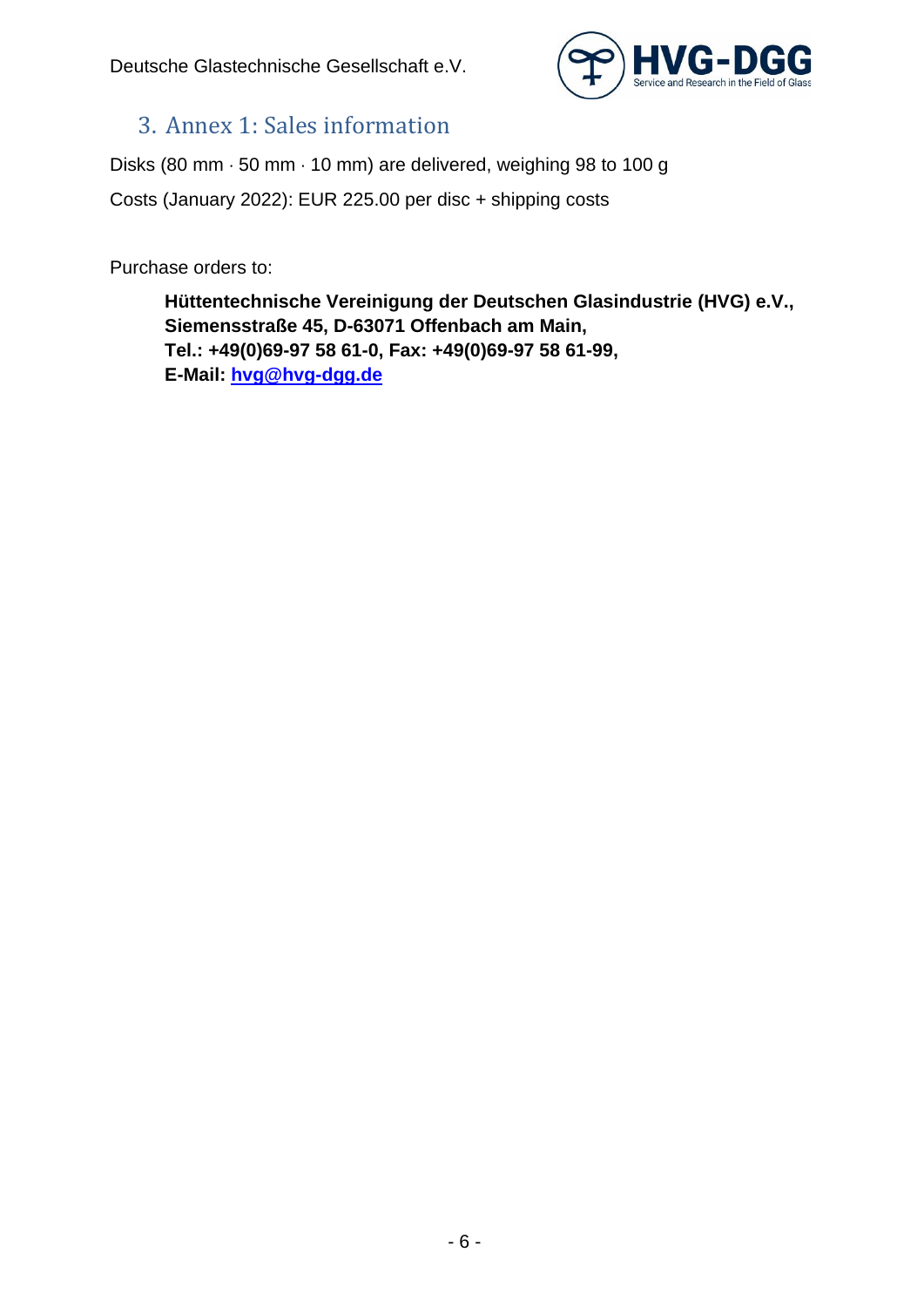

#### <span id="page-6-0"></span>4. Annex 2: Use of different temperature scales



Fig. 1. The differences between ITS-90 and EPT-76, IPTS-68, ITS-48, and ITS-27.

[Mangum, B. W. et al.: The Kelvin and temperature measurements. J. Res. Natl. Inst. Stand. Technol. 106(2001), 105-149]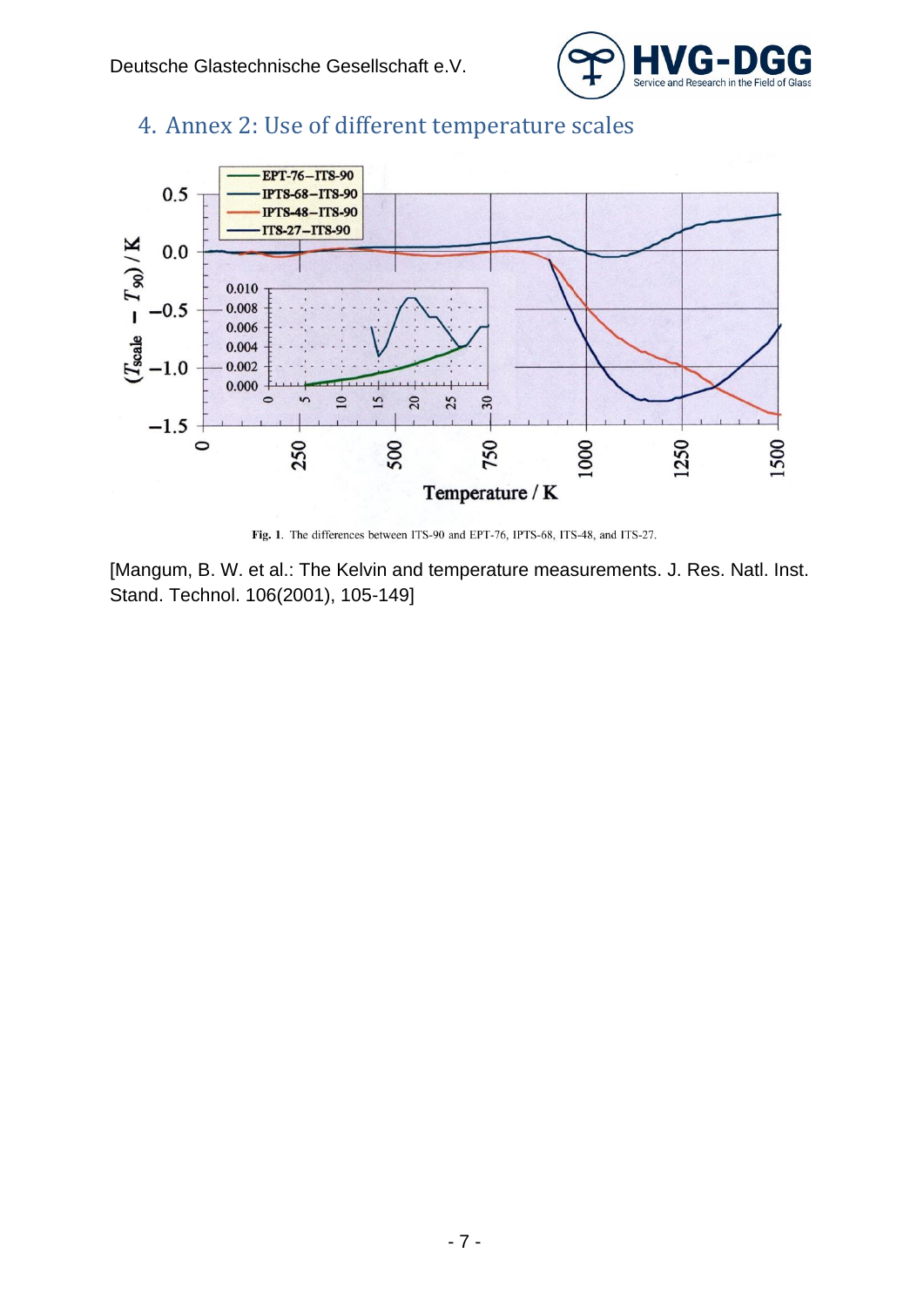

## <span id="page-7-0"></span>5. Annex 3: for information: single measurements of additional properties of DGG X

| <b>Property</b>         | <b>Details/remarks</b>  | <b>Standard</b><br><b>Glass DGG X</b> | <b>Reference</b> |
|-------------------------|-------------------------|---------------------------------------|------------------|
| Refractive index        | $n_D: 589.2 \text{ nm}$ | 1.516800                              |                  |
| Optical<br>Transmission | 10 mm thickness         | 911                                   |                  |
|                         | at 1.15 µm              | 82 4                                  |                  |

As Standard Glass 1 is more or less the same as Standard Glass DGG X, the property data of Standard Glass 1 can be used for orientation.

<span id="page-7-1"></span>6. Annex 4: detailed Temperature – Viscosity behavior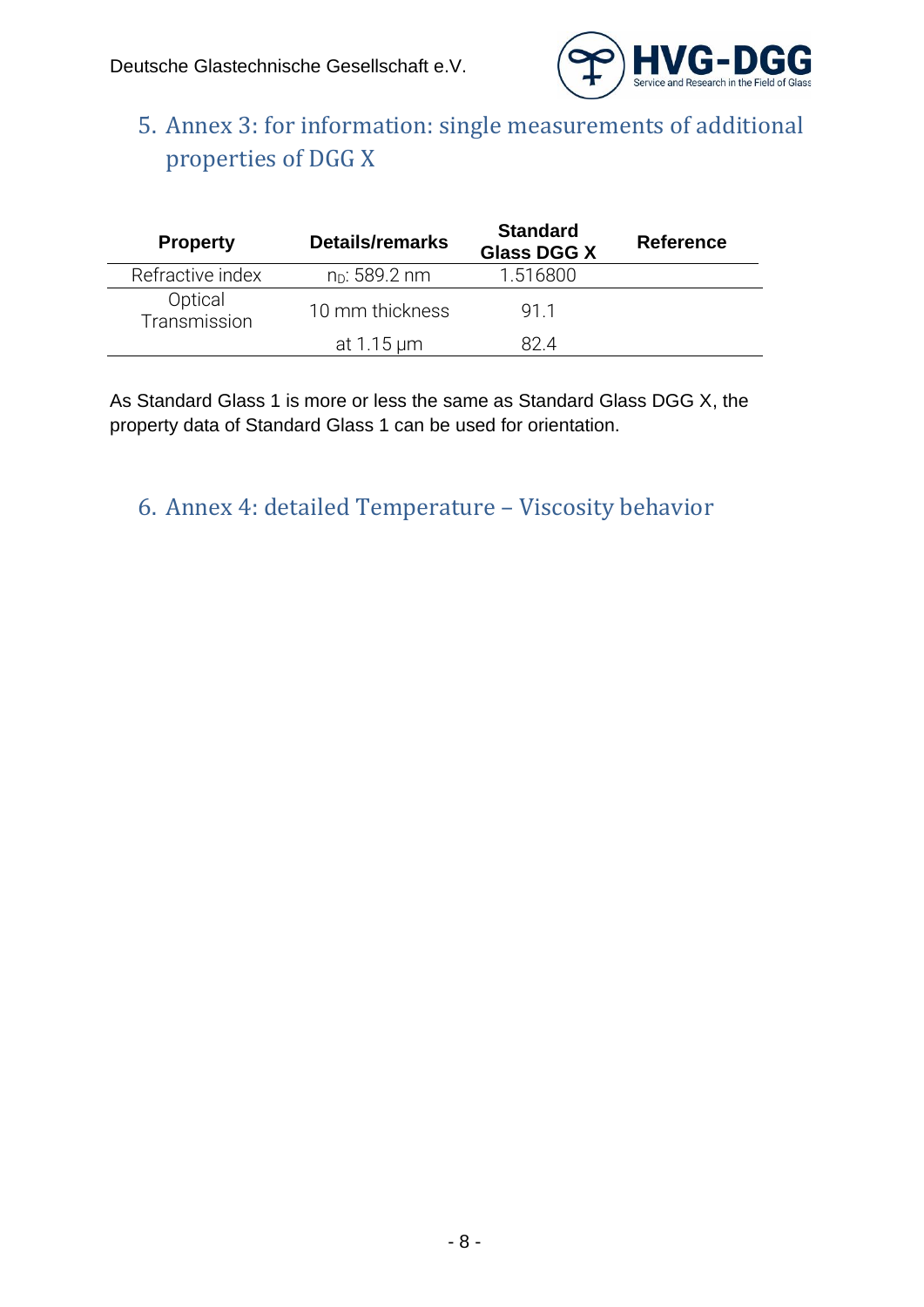$$
60937 - 2
$$

Die angegebenen Viskositäten sind Gleichgewichtswerte, d.h. Drehmoment und Meßtemperatur sind für eine Zeitdauer 4t vor Beginn der Messung bereits eingestellt. Für die Zeitdauer At der Gleichgewichtseinstellung empfiehlt sich die Beachtung folgender Richtwerte

bei  $10^{12}$  dPa s (Poise)  $4\% = 2 h$ bei  $10^{13}$  dPa s (Poise)  $\Delta t = 20$  h bei  $10^{14}$  dPa s (Poise)  $4t = 200$  h

Die Viskositäten vor Erreichen des Gleichgewichts sind kleiner, wenn sich die Probe vorher auf höheren Temperaturen befunden hat.

Die Tabellenwerte ergeben sich aus der Beziehung

$$
x = a + \frac{b}{\vartheta - c} - \frac{b}{(\vartheta - c)^2} \cdot \sum_{i=1}^{i=5} \left\{ b_i \cdot \left( \frac{1000}{\vartheta + 273,16} \right)^{(i-1)} \right\}
$$
  
\n
$$
a = -1,56151 \qquad b = 4289,18 \qquad c = 250,737 \qquad \vartheta = \text{Celsiustemperature}
$$
  
\n
$$
b_1 = 527,909 \qquad b_2 = -2413,95 \qquad b_3 = 4049,91
$$
  
\n
$$
b_4 = -2958,30 \qquad b_5 = 794,906 \qquad x = \text{dekad.log d. Viskositat in dPa s (P)}
$$

0,1496.10<sup>5</sup> 0.1496E 05 bedeutet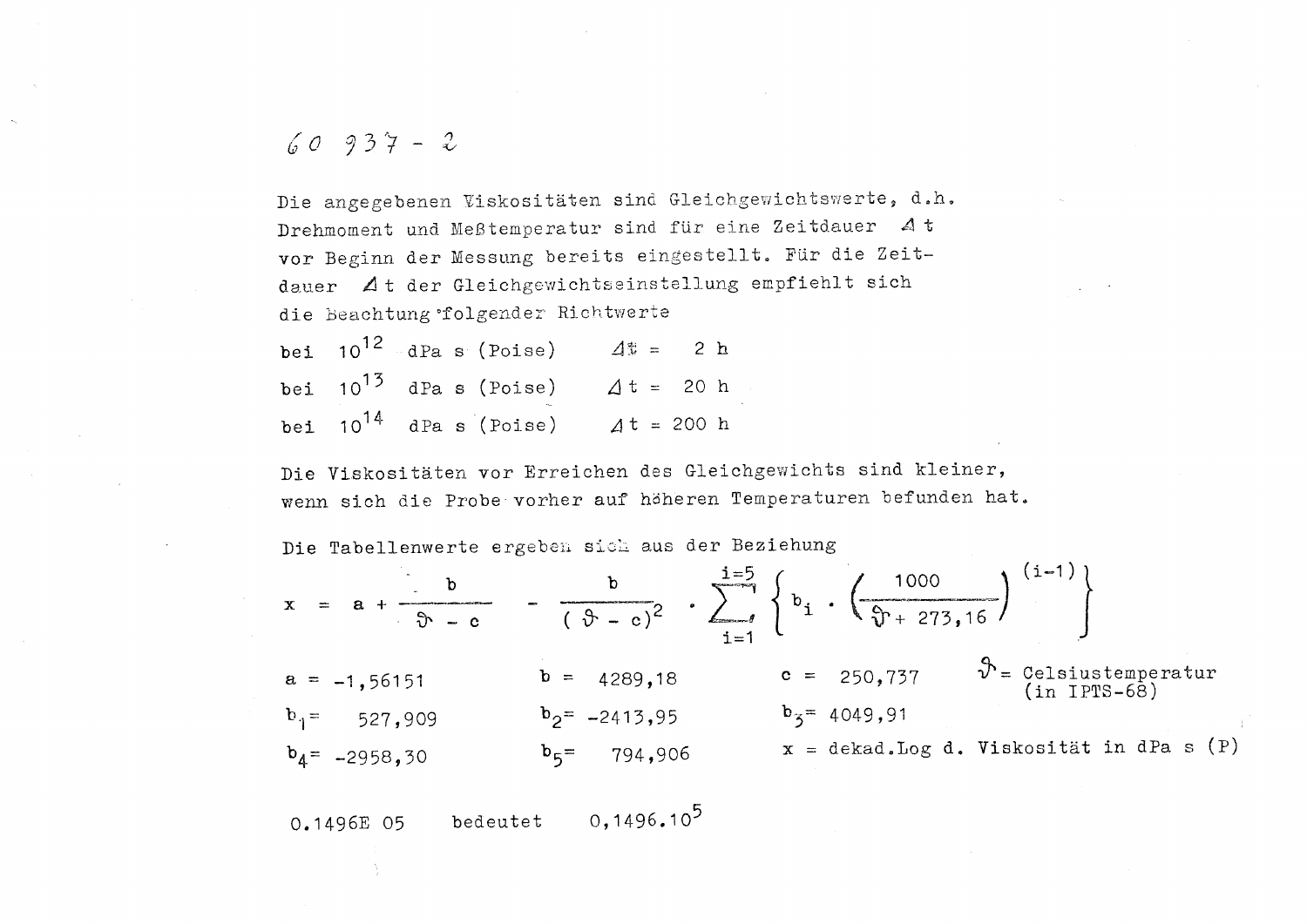#### VISKOSITAETS-TEMPERATUR-TABELLE FUER STANDARD-GLAS DER DGG V1/72  $60937 - 2$

AUFGESTELLT AUS MESSUNGEN ZWISCHEN 1402.1 UND 518.7 GRAD CELSIUS BEI DER PTB

11

SCHRITTWEITE = 1 KELVIN<br>ARGUHENT = CELSIUSTEMPERATUR TEMPERATURSKALA = IPTS-68 FUNKTION = DEKADISCHER LOGARITHMUS VON /ETA/ /ETA/ = BETRAG DE- DYNAMISCHEN VISKOSITAET ETA IN DEZIPASCALSEKUNDEN (POISE)

AUSGLEICHUNG DER VOGEL-TAMMANN-FULCHER-GLEICHUNG (METHODE DER KLEINSTEN QUADRATE) VERBLEIBENDE SYSTEMATISCHE ABWEICHUNGEN AUSGEGLICHEN DURCH EIN POLYNOM 5. ORDNUNG IN 1000/KELVINTEMPERATUR (METHODE DER KLEINSTEN QUADRATE)

DIE UNSICHERHEIT SETRAEGT 1 K ABWEICHUNG VON DER IPTS-68 (gilt nicht für den extrapolierten Tabellenbereich)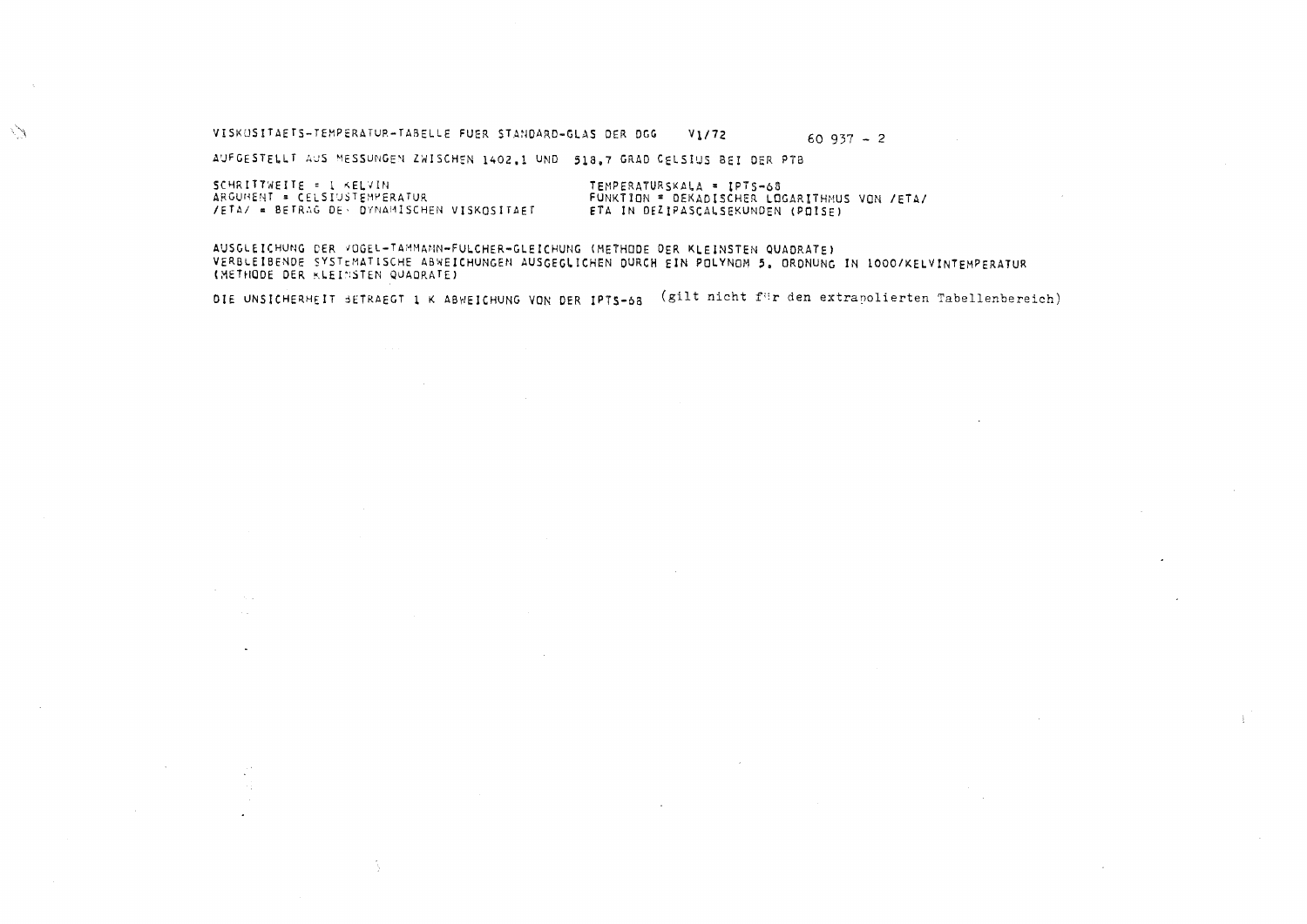$60937 - 2$ LOGARITHMISCHE V-T-TABELLE

| $^{\circ}$ C | ٥        | 1        | 2        | з        | 4                  | 5                  | 6        | 7        | 8        | 9        |
|--------------|----------|----------|----------|----------|--------------------|--------------------|----------|----------|----------|----------|
| 500          | 15.34206 | 15.28698 | 15,23138 | 15,17596 | 15,12131           | 15,06610           | 15.01092 | 14.95592 | 14.90172 | 14.84659 |
| 510          | 14.79321 | 14.73871 | 14,68446 | 14.63051 | 14,57698           | 14.52368           | 14.47045 | 14,41787 | 14.36444 | 14.31195 |
| 520          | 14.25921 | 14.20725 | 14.15482 | 14,10284 | 14.05161           | 13,99991           | 13.94845 | 13,89759 | 13,84635 | 13,79579 |
| 530          | 13.74515 | 13.69522 | 13.64528 | 13,59497 | 13,54591           | 13.49606           | 13.44682 | 13,39771 | 13,34937 | 13,30084 |
| 540          | 13.25280 | 13.20505 | 13.15681 | 13,10896 | 13.06171           | 13,01419           | 12.96780 | 12,92091 | 12.87456 | 12.82797 |
|              |          |          |          |          |                    |                    |          |          |          |          |
| 550          | 12.78204 | 12.73658 | 12,69067 | 12.64536 | 12.60020           | 12.55512           | 12.51054 | 12,46612 | 12.42208 | 12,37763 |
| 560          | 12.33398 | 12.29048 | 12.24724 | 12,20405 | 12,16075           | 12.11851           | 12,07578 | 12,03368 | 11,99161 | 11,94973 |
| 570          | 11.90815 | 11.86682 | 11.82572 | 11.78457 | 11.74375           | 11,70319           | 11.66271 | 11,62293 | 11,58263 | 11.54316 |
| 580          | 11.50361 | 11.46443 | 11,42541 | 11.38652 | 11,34762           | 11,30927           | 11.27104 | 11,23325 | 11,19477 | 11,15757 |
| 590          | 11.11978 | 11.08254 | 11,04541 | 11,00852 | 10,97208           | 10.93548           | 10,89899 | 10,86311 | 10.82710 | 10.79137 |
|              |          |          |          |          |                    |                    |          |          |          |          |
| 600          | 10.75572 | 10.72028 | 10.68505 | 10.65022 | 10.61553           | 10.58098           | 10.54664 | 10.51214 | 10.47809 | 10.44417 |
| 610          | 10.41038 | 10.37713 | 10.34347 | 10,31031 | 10.27722           | 10,24431           | 10.21186 | 10,17919 | 10.14681 | 10,11470 |
| 620          | 10.08285 | 10.05097 | 10.01930 | 9.98784  | 9.95632            | 9.92547            | 9.89439  | 9.86347  | 9.83289  | 9,80191  |
| 630          | 9.77170  | 9.74149  | 9.71150  | 9.68185  | 9.65183            | 9,62223            | 9,59280  | 9,56341  | 9,53428  | 9,50521  |
| 640          | 9,47637  | 9.44755  | 9.41909  | 9,39082  | 9.36250            | 9.33418            | 9.30611  | 9,27859  | 9,25072  | 9,22328  |
|              |          |          |          |          |                    |                    |          |          |          |          |
| 650          | 9.19562  | 9.16833  | 9.14124  | 9.11429  | 9,08732            | 9.06059            | 9.03390  | 9.00759  | 8,98098  | 8.95479  |
| 660          | 8,92869  | 8.90276  | 8.87692  | 8,85129  | 8,82575            | 8,80004            | 8,77488  | 8.74962  | 8,72467  | 8.69957  |
| 670          | 8.67466  | 8.64992  | 8.62550  | 8,60100  | 8.57664            | 8.55227            | 8.52829  | 8.50415  | 8.48024  | 8,45659  |
| 680          | 8.43283  | 8.40936  | 8,38565  | 8,36261  | 8,33934            | 8,31607            | 8,29324  | 8,27026  | 8,24749  | 8.22466  |
| 690          | 8.20228  | 8.17968  | 8.15736  | 8,13523  | 8,11283            | 8.09091            | 8,06883  | 8,04708  | 8.02527  | 8.00354  |
|              |          |          |          |          |                    |                    |          |          |          |          |
| 700          | 7.98205  | 7.96043  | 7.93925  | 7.91805  | 7.89671            | 7.87573            | 7.85471  | 7.83404  | 7,81326  | 7.79237  |
| 710          | 7.77197  | 7.75135  | 7,73093  | 7,71078  | 7.69041            | 7.67046            | 7.65015  | 7.63033  | 7,61046  | 7.59066  |
| 720          | 7.57102  | 7.55141  | 7.53189  | 7.51234  | 7.49306            | 7.47384            | 7.45458  | 7.43555  | 7,41653  | 7,39761  |
| 730          | 7,37876  | 7.36000  | 7.34133  | 7,32271  | 7.30420            | 7.28575            | 7.26740  | 7.24911  | 7,23091  | 7.21278  |
| 740          | 7,19472  | 7.17675  | 7,15885  | 7.14103  | 7.12328            | 7.10560            | 7.08800  | 7.07048  | 7,05303  | 7.03566  |
|              |          |          |          |          |                    |                    |          |          |          |          |
| 750          | 7.01834  | 7.00111  | 6.98394  | 6.96686  | 6.94983            | 6.93288            | 6,91599  | 6.89918  | 6,88243  | 6,86576  |
| 760          | 6.04915  | 6.83261  | 6,81613  | 6,79973  | 6.78339            | 6,76711            | 6,75092  | 6.73477  | 6.71870  | 6.70266  |
| 770          | 6.66672  | 6.67083  | 6,65501  | 6.63925  | 6,62355            | 6,60792            | 6,59234  | 6,57682  | 6,56137  | 6.54598  |
| 780          | 6,53065  | 6.51537  | 6,50017  | 6,48501  | 6,46992            | 6,45488            | 6.43991  | 6.42498  | 6,41012  | 6.39531  |
| 790          | 6,38057  | 6,36587  | 6,35123  | 6.33665  | 0.32213            | 6,30766            | 6.29325  | 6,27888  | 6,26457  | 6.25032  |
| 800          | 6,23611  | 6,22197  | 6.20788  | 6.19384  | 6.17986            | 6.16592            |          |          |          |          |
| 810          | 6.09700  | 6.08337  | 6,06979  | 6.05626  |                    |                    | 6,15204  | 6.13820  | 6.12441  | 6,11068  |
| 820          | 5,96290  | 5,94977  | 5.93666  | 5.92361  | 6.04278<br>5,91062 | 6.02934<br>5.89766 | 6,01596  | 6.00262  | 5,98934  | 5,97610  |
| 830          | 5.83355  | 5.82088  | 5.80823  | 5.79564  | 5,78309            | 5,77059            | 5,88475  | 5.87188  | 5,85906  | 5,84628  |
| 840          | 5,70870  | 5,69645  | 5.68425  | 5.67209  | 5.65996            | 5.64788            | 5.75813  | 5,74570  | 5.73333  | 5.72099  |
|              |          |          |          |          |                    |                    | 5,63584  | 5,62385  | 5,61189  | 5,59997  |
| 850          | 5.58810  | 5.57626  | 5.56447  | 5.55271  | 5.54099            | 5.52932            | 5.51768  | 5,50608  | 5.49453  | 5.48300  |
| 860          | 5.47152  | 5.46008  | 5,44867  | 5.43730  | 5,42597            | 5.41468            | 5,40342  | 5.39220  | 5.38102  | 5.36987  |
| 870          | 5,35877  | 5.34769  | 5,33665  | 5,32565  | 5.31469            | 5,30375            | 5.29286  | 5,28201  | 5,27118  | 5.26039  |
| 880          | 5.24963  | 5.23892  | 5.22823  | 5.21757  | 5,20696            | 5.19637            | 5.18582  | 5.17530  | 5,16482  | 5.15438  |
| 890          | 5,14395  | 5.13357  | 5,12321  | 5.11289  | 5,10260            | 5,09235            | 5,08213  | 5,07193  | 5.06177  |          |
|              |          |          |          |          |                    |                    |          |          |          | 5,05164  |
| 900          | 5,04154  | 5.03148  | 5.02144  | 5.01144  | 5.00146            | 4.99152            | 4,98161  | 4,97172  | 4.96187  | 4,95205  |
| 910          | 4.94225  | 4.93249  | 4.92276  | 4.91305  | 4.90338            | 4.89374            | 4.88411  | 4,87453  | 4,86498  | 4.85544  |
| 920          | 4.84594  | 4.83646  | 4,82702  | 4,81760  | 4,80821            | 4,79885            | 4.78951  | 4.78021  | 4,77093  | 4.76168  |
| 930          | 4.75245  | 4,74325  | 4.73408  | 4,72494  | 4,71583            | 4.70673            | 4.69766  | 4,68863  | 4,67962  | 4,67063  |
| 940          | 4.66167  | 4.65273  | 4.64383  | 4.63494  | 4.62608            | 4,61725            | 4.60845  | 4,59967  | 4,59091  | 4,58218  |
|              |          |          |          |          |                    |                    |          |          |          |          |
| 950          | 4.57347  | 4.56478  | 4.55613  | 4.54749  | 4.53889            | 4.53030            | 4,52174  | 4.51320  | 4.50469  | 4.49620  |
| 960          | 4.48773  | 4.47929  | 4.47087  | 4.46247  | 4.45411            | 4.44575            | 4.43743  | 4.42912  | 4.42085  | 4.41259  |
| 970          | 4.40436  | 4.39614  | 4,38795  | 4.37978  | 4.37164            | 4,36352            | 4,35542  | 4,34734  | 4,33928  | 4.33124  |
| 980          | 4,32323  | 4.31525  | 4,30727  | 4.29932  | 4.29139            | 4,28349            | 4.27560  | 4,26774  | 4.25990  | 4.25207  |
| 990          | 4.24428  | 4.23650  | 4.22873  | 4,22100  | 4.21328            | 4,20558            | 4.19790  | 4.19024  | 4.18261  | 4.17499  |

 $\langle \rangle$ 

 $\label{eq:2.1} \frac{1}{\sqrt{2}}\int_{\mathbb{R}^3} \frac{d\mu}{\sqrt{2}} \left( \frac{d\mu}{\mu} \right)^2 \left( \frac{d\mu}{\mu} \right)^2 \left( \frac{d\mu}{\mu} \right)^2 \left( \frac{d\mu}{\mu} \right)^2 \left( \frac{d\mu}{\mu} \right)^2 \left( \frac{d\mu}{\mu} \right)^2 \left( \frac{d\mu}{\mu} \right)^2 \left( \frac{d\mu}{\mu} \right)^2 \left( \frac{d\mu}{\mu} \right)^2 \left( \frac{d\mu}{\mu} \right)^2 \left( \frac{d$ 

 $\sim 10$ 

 $\mathcal{L}^{\text{max}}_{\text{max}}$ 

 $\sim$   $\alpha$ 

 $\sim 100$ 

 $\sim 10^{-1}$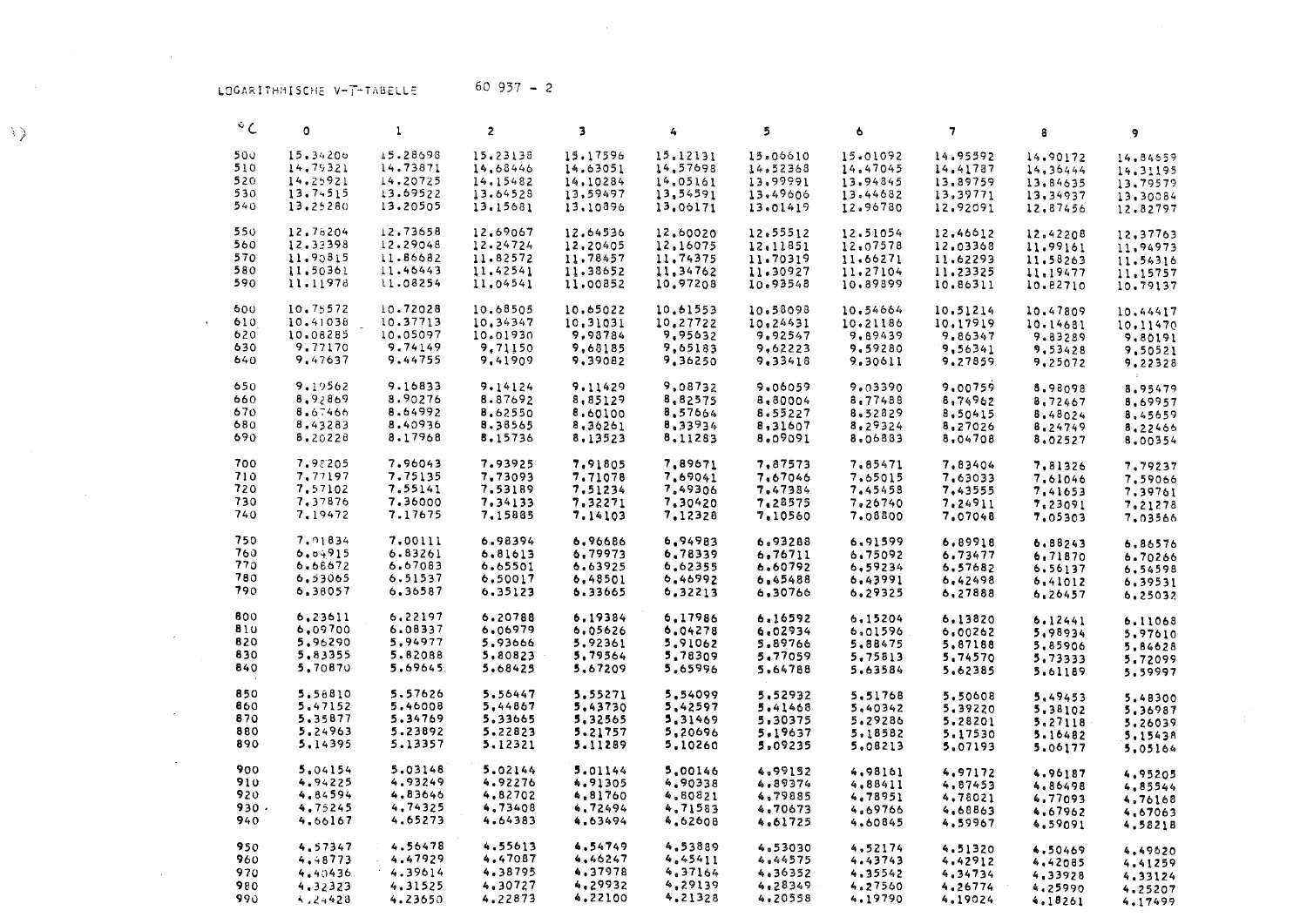$\frac{d^2}{2}$ 

 $\sim$ 

 $\sim$ 

| ہ ن  | ٥         | $\mathbf{1}$ | 2       | Э       | 4       | 5       | 6       | $\overline{\mathbf{z}}$ | 8       | 9       |
|------|-----------|--------------|---------|---------|---------|---------|---------|-------------------------|---------|---------|
| 1000 | 4.16739   | 4.15981      | 4.15225 | 4.14472 | 4.13720 | 4,12970 | 4,12222 | 4.11476                 |         |         |
| 1010 | 4.09249   | 4.08511      | 4.07774 | 4.07039 | 4.06307 | 4.05576 | 4.04848 | 4.04120                 | 4.10732 | 4,09989 |
| 1020 | 4.01950   | 4.01231      | 4.00513 | 3.99796 | 3.99082 | 3,98370 | 3.97659 | 3.96950                 | 4.03395 | 4.02672 |
| 1030 | 3,94834   | 3.94132      | 3.93432 | 3,92734 | 3.92038 | 3,91343 |         |                         | 3.96243 | 3.95538 |
| 1040 | 3.87894   | 3.87210      | 3.86527 | 3,85846 | 3,85166 |         | 3.90650 | 3.89958                 | 3.89269 | 3,88581 |
|      |           |              |         |         |         | 3,84489 | 3,83813 | 3,83138                 | 3,82465 | 3.81794 |
| 1050 | 3.81124   | 3.80456      | 3.79790 | 3.79125 | 3.78462 | 3.77800 | 3,77140 | 3.76482                 | 3,75826 |         |
| 1060 | 3.74517   | 3.73865      | 3,73214 | 3.72565 | 3.71918 | 3.71272 | 3.70628 | 3.69985                 |         | 3,75170 |
| 1070 | 3,68066   | 3.67430      | 3.66794 | 3.66160 | 3.65529 | 3,64898 | 3,64268 | 3.63641                 | 3.69344 | 3.68704 |
| 1080 | 3.61767   | 3.61145      | 3,60525 | 3,59906 | 3,59288 | 3.58672 | 3,58057 |                         | 3.63015 | 3.62390 |
| 1090 | 3.55613   | 3.55005      | 3.54400 | 3,53795 | 3,53191 | 3,52589 |         | 3.57444                 | 3.56833 | 3.56222 |
|      |           |              |         |         |         |         | 3.51989 | 3.51389                 | 3.50792 | 3.50195 |
| 1100 | 3.49600   | 3.49006      | 3.48414 | 3.47823 | 3.47233 | 3.46644 | 3.46058 | 3.45472                 | 3.44888 | 3.44304 |
| 1110 | 3.43722   | 3.43142      | 3.42563 | 3.41985 | 3.41409 | 3,40833 | 3.40259 | 3,39686                 | 3,39115 |         |
| 1120 | 3.37976   | 3.37408      | 3,36842 | 3.36277 | 3,35713 | 3.35150 | 3,34589 | 3,34029                 |         | 3.38545 |
| 1130 | 3.32356   | 3.31800      | 3.31247 | 3.30694 | 3.30142 | 3,29592 | 3.29043 | 3.28494                 | 3.33470 | 3,32912 |
| 1140 | 3.26858   | 3.26314      | 3.25772 | 3.25231 | 3,24692 | 3,24153 | 3.23616 |                         | 3.27948 | 3.27402 |
|      |           |              |         |         |         |         |         | 3,23080                 | 3,22545 | 3,22011 |
| 1150 | 3.21478   | 3.20946      | 3.20416 | 3,19886 | 3,19358 | 3.18831 | 3.18305 | 3.17780                 | 3,17257 |         |
| 1160 | 3.16212   | 3.15692      | 3,15173 | 3.14654 | 3.14137 | 3.13621 | 3,13107 | 3,12593                 | 3.12080 | 3.16734 |
| 1170 | 3.11057   | 3.10548      | 3,10040 | 3.09532 | 3.09026 | 3.08521 | 3.08016 | 3.07513                 |         | 3,11568 |
| 1180 | 3.06010   | 3.05511      | 3.05013 | 3,04516 | 3.04020 | 3.03525 | 3,03031 |                         | 3.07011 | 3.06510 |
| 1190 | 3,01066   | 3.00577      | 3.00089 | 2,99602 | 2.99116 | 2,98632 | 2.98148 | 3,02538                 | 3,02046 | 3.01556 |
|      |           |              |         |         |         |         |         | 2.97665                 | 2.97183 | 2.96702 |
| 1200 | 2.96222   | 2.95743      | 2,95265 | 2.94788 | 2.94312 | 2,93837 | 2.93363 | 2,92890                 |         |         |
| 1210 | 2.91476   | 2.91006      | 2.90538 | 2.90071 | 2.89604 | 2.89139 | 2.88674 | 2,88210                 | 2.92418 | 2.91946 |
| 1220 | 2,86825   | 2.86364      | 2.85905 | 2.85447 | 2.84990 | 2.84533 | 2.84078 | 2,83623                 | 2,87747 | 2.87285 |
| 1230 | 2.82265   | 2.81814      | 2,81363 | 2,80914 | 2,80466 | 2,80018 | 2,79571 |                         | 2,83169 | 2.82716 |
| 1240 | 2.77793   | 2,77351      | 2.76910 | 2.76469 | 2,76029 | 2,75590 |         | 2,79126                 | 2,78681 | 2.78237 |
|      |           |              |         |         |         |         | 2,75153 | 2,74715                 | 2.74279 | 2.73844 |
| 1250 | 2.73409   | 2.72975      | 2,72542 | 2.72110 | 2,71679 | 2.71248 | 2,70819 | 2,70390                 |         |         |
| 1260 | $-.69108$ | 2.68682      | 2,68258 | 2.67834 | 2,67411 | 2,66988 | 2.66567 |                         | 2,69962 | 2,69534 |
| 1270 | 2.64889   | 2.64471      | 2,64054 | 2,63638 | 2,63223 | 2.62809 | 2.62395 | 2.66146                 | 2,65726 | 2,65307 |
| 1280 | 2.60749   | 2.60339      | 2,59930 | 2.59522 | 2.59114 | 2.58707 |         | 2.61982                 | 2.61571 | 2.61159 |
| 1290 | 2.56685   | 2.56283      | 2.55882 | 2.55481 | 2,55081 |         | 2,58302 | 2.57897                 | 2.57492 | 2.57088 |
|      |           |              |         |         |         | 2.54682 | 2.54283 | 2.53886                 | 2,53489 | 2,53093 |
| 1300 | 2,52697   | 2.52302      | 2,51908 | 2,51515 | 2,51122 | 2,50730 | 2.50339 | 2,49949                 | 2,49559 |         |
| 1310 | 2.48782   | 2.48394      | 2,48007 | 2.47621 | 2.47235 | 2.46850 | 2.46466 | 2,46083                 |         | 2.49170 |
| 1320 | 2.44937   | 2.44556      | 2.44176 | 2.43797 | 2.43418 | 2.43041 | 2.42663 | 2.42287                 | 2,45700 | 2.45318 |
| 1330 | 2.41161   | 2.40787      | 2.40414 | 2.40042 | 2,39670 | 2,39299 | 2.38928 |                         | 2,41911 | 2.41536 |
| 1340 | 2.37452   | 2.37085      | 2,36719 | 2.36353 | 2,35987 | 2,35623 | 2.35259 | 2,38558                 | 2,38189 | 2,37820 |
|      |           |              |         |         |         |         |         | 2.34896                 | 2,34533 | 2.34171 |
| 1350 | 2,33809   | 2,33449      | 2.33088 | 2,32729 | 2,32370 | 2.32012 | 2,31654 | 2,31297                 | 2,30941 |         |
| 1360 | 2,30230   | 2.29875      | 2.29521 | 2.29168 | 2.28815 | 2.28463 | 2,28112 | 2,27761                 |         | 2.30585 |
| 1370 | 2.26712   | 2.26364      | 2.26016 | 2.25669 | 2.25322 | 2.24976 | 2.24630 |                         | 3,27411 | 2.27061 |
| 1380 | 2,23255   | 2.22912      | 2.22571 | 2,22229 | 2.21889 | 2,21549 | 2.21209 | 2.24286                 | 2,23942 | 2.23598 |
| 1390 | 2.19856   | 2.19520      | 2.19184 | 2,18848 | 2.18513 | 2.18179 |         | 2.20870                 | 2,20532 | 2,20194 |
|      |           |              |         |         |         |         | 2.17845 | 2.17512                 | 2.17179 | 2.16847 |
| 1400 | 2.10516   | 2.16185      | 2,15855 | 2.15525 | 2.15195 | 2,14867 | 2.14538 | 2.14211                 |         |         |
| 1410 | 2,13231   | 2.12906      | 2.12581 | 2.12256 | 2.11932 | 2.11609 | 2,11287 |                         | 2.13884 | 2.13557 |
| 1420 | 2.10001   | 2.09681      | 2.09361 | 2,09042 | 2.08724 | 2,08406 | 2,08089 | 2,10964                 | 2.10643 | 2.10322 |
| 1430 | 2,06824   | 2.06509      | 2,06195 | 2,05882 | 2,05568 | 2.05256 |         | 2,07772                 | 2,07455 | 2,07139 |
| 1440 | 2,03700   | 2.03390      | 2,03081 | 2.02772 | 2.02464 | 2.02156 | 2.04943 | 2,04632                 | 2,04320 | 2,04010 |
|      |           |              |         |         |         |         | 2,01849 | 2.01542                 | 2.01236 | 2.00931 |
| 1450 | 2,00626   | 2.00321      | 2.00017 | 1,99713 | 1,99410 | 1.99108 | 1.98805 | 1.98504                 | 1,98202 |         |
| 1460 | 1,97601   | 1,97302      | 1,97002 | 1,96704 | 1.96405 | 1,96108 | 1,95810 | 1,95513                 |         | 1,97902 |
| 1470 | 1.94626   | 1.94331      | 1.94036 | 1.93742 | 1.93449 | 1.93155 | 1,92863 | 1,92571                 | 1,95217 | 1.94921 |
| 1480 | 1,91697   | 1.91407      | 1.91117 | 1,90828 | 1,90539 | 1.90250 | 1.89962 |                         | 1.92279 | 1.91988 |
| 1490 | 1,88815   | 1.88529      | 1,88244 | 1.87959 | 1.87674 | 1.87391 |         | 1.89675                 | 1,89388 | 1,89101 |
|      |           |              |         |         |         |         | 1,87107 | 1.86824                 | 1.86541 | 1.86259 |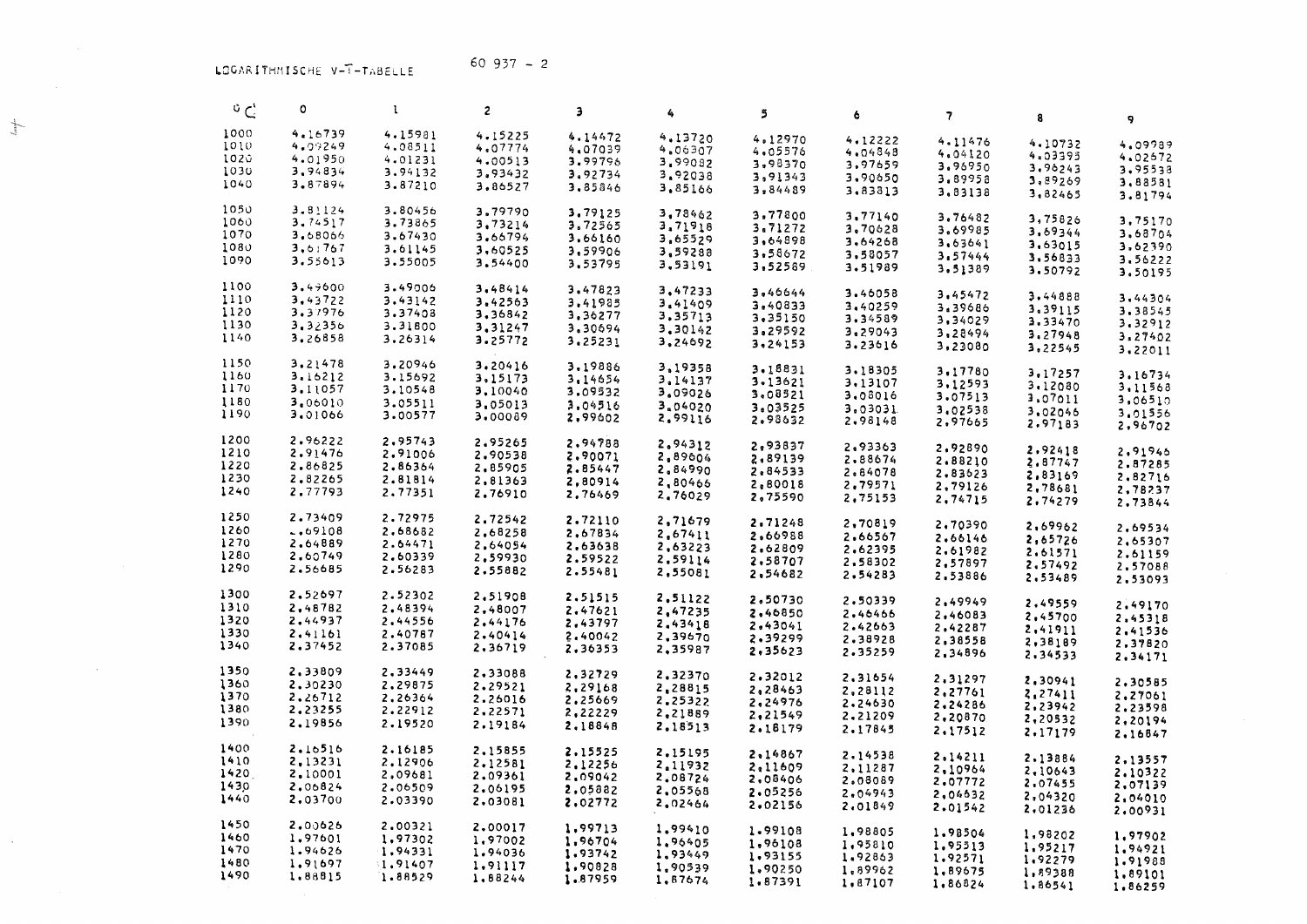VISKOSITAETS-TEMPERATUR-TABELLE FUER STANDARD-GLAS DER DGG  $V1/72$  $60937 - 2$ 

AUFGESTELLT AUS MESSUNGEN ZWISCHEN 1402.1 UND 518.7 GRAD CELSIUS BEI DER PTB

SCHRITTWEITE = 1 KELVIN ARGUMENT = CELSIUSTEMPERATUR DARSTELLUNG VON EIA ALS GLEITKOMMA-ZAHL

÷ş.

TEMPERATURSKALA = IPTS-68 FUNKTION . DYNAMISCHE VISKOSITAET ETA ETA IN DEZIPASCALSEKUNDEN (POISE)

AUSGLEICHUNG DER VOGEL-TAMMANN-FULCHER-GLEICHUNG (METHODE DER KLEINSTEN QUADRATE) VERBLEIBENDE SYSTEMATISCHE ABWEICHUNGEN AUSGEGLICHEN DURCH EIN POLYNOM 5. ORDNUNG IN 1000/KELVINTEMPERATUR (METHODE DER KLEINSTEN QUADRATE)

DIE UNSICHERHEIT BETRAEGT 1 K ABWEICHUNG VON DER IPTS-68

(gilt nicht für den extrapolierten Tabellenbereich)

and the state of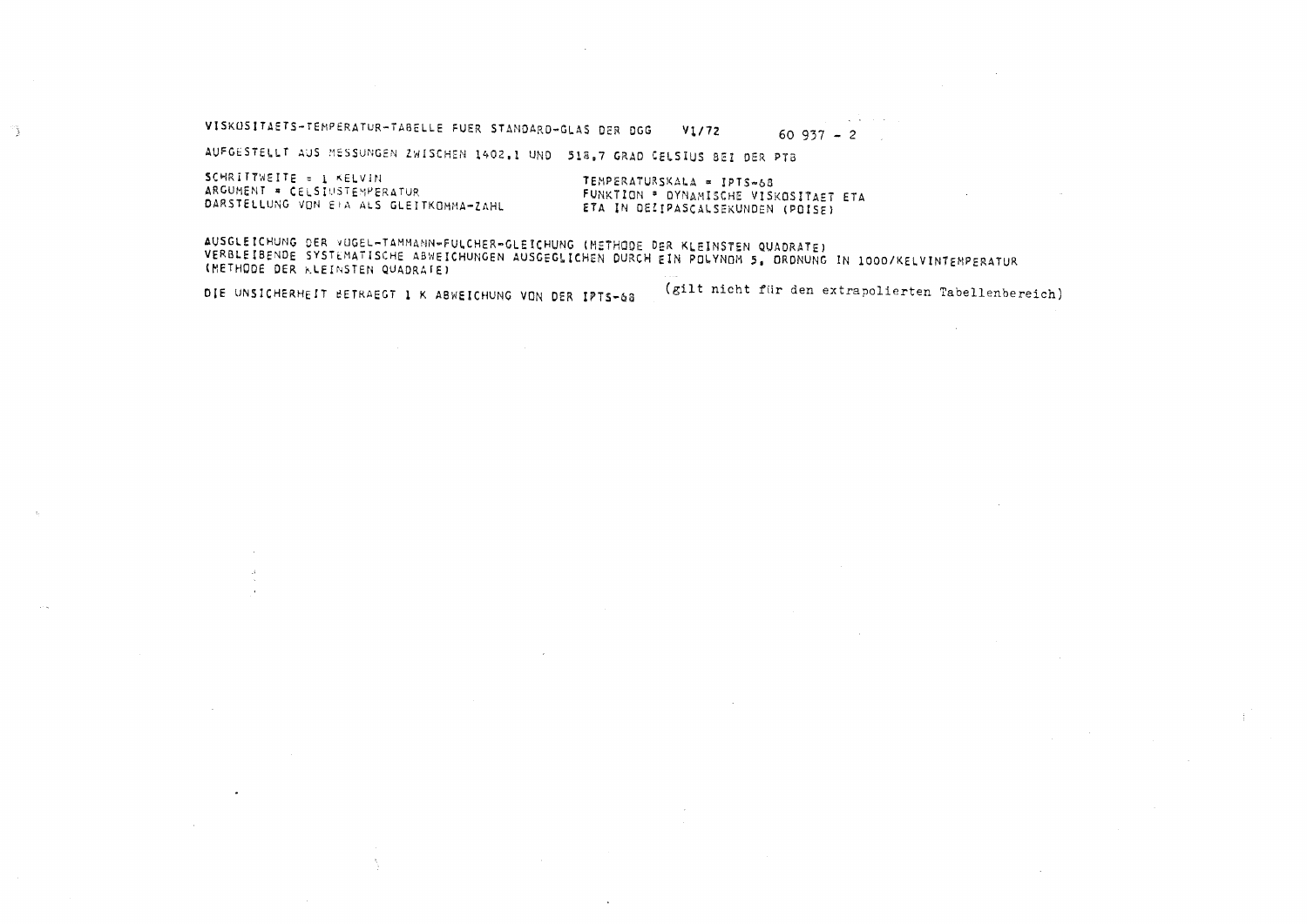$60937 - 2$ GLEITKOMHA-V-T-TABELLE

 $\sim 100$  km s  $^{-1}$ 

 $\tilde{\omega}$ 

 $\sim 10^7$ 

 $\sim 10$ 

 $\mathcal{L}(\mathcal{L}(\mathcal{L}(\mathcal{L}(\mathcal{L}(\mathcal{L}(\mathcal{L}(\mathcal{L}(\mathcal{L}(\mathcal{L}(\mathcal{L}(\mathcal{L}(\mathcal{L}(\mathcal{L}(\mathcal{L}(\mathcal{L}(\mathcal{L}(\mathcal{L}(\mathcal{L}(\mathcal{L}(\mathcal{L}(\mathcal{L}(\mathcal{L}(\mathcal{L}(\mathcal{L}(\mathcal{L}(\mathcal{L}(\mathcal{L}(\mathcal{L}(\mathcal{L}(\mathcal{L}(\mathcal{L}(\mathcal{L}(\mathcal{L}(\mathcal{L}(\mathcal{L}(\mathcal{$ 

| $^{\circ}$ C              | 0                                                                     | $\bf{I}$                                                                                                                                                                                                                 | $\overline{c}$                                                     | З                                                                                                                      | 裔                                                                                                                                                                                           | 5                                                                  | 6.                                                                                                                                                                                                                | 7                                                                                                | 8                                                                                                                                                                                                                                       | 9                                                                                                              |
|---------------------------|-----------------------------------------------------------------------|--------------------------------------------------------------------------------------------------------------------------------------------------------------------------------------------------------------------------|--------------------------------------------------------------------|------------------------------------------------------------------------------------------------------------------------|---------------------------------------------------------------------------------------------------------------------------------------------------------------------------------------------|--------------------------------------------------------------------|-------------------------------------------------------------------------------------------------------------------------------------------------------------------------------------------------------------------|--------------------------------------------------------------------------------------------------|-----------------------------------------------------------------------------------------------------------------------------------------------------------------------------------------------------------------------------------------|----------------------------------------------------------------------------------------------------------------|
| 540                       |                                                                       | 500 0.2200E 16 0.1937E 16 0.1704E 16 0.1500E 16 0.1323E 16 0.1165E 16 0.1026E 16 0.9037E 15 0.7977E 15<br>510 0.62135 15 0.54808 15<br>520 0.1817 15 0.1612F 15<br>530 0.5562E 14 0.4958E 14<br>0.17905 14 0.1604E 14    |                                                                    | 0.4837E 15 0.4272E 15<br>0.1429E 15 0.1267E 15<br>0.4419E 14 0.3936E 14<br>0.1435E 14 0.1285E 14                       |                                                                                                                                                                                             | 0.1126E 15 0.1000E 15                                              | 0.37768 15 0.33402 15 0.29558 15 0.26188 15 0.23158 15<br>0.8883E 14<br>0.3516E 14 0.3134E 14 0.2798E 14 0.2499E 14 0.2236E 14<br>0.1153E 14 0.1033E 14 0.9287E 13 0.8337E 13                                     | 0.7901E 14 0.7022E 14                                                                            | 0.7493E 13                                                                                                                                                                                                                              | 0.7026E 15<br>0.20518 15<br>0.6250E 14<br>0.2000E 14<br>$0.6731E$ 13                                           |
| 550                       | 0.6055E 13                                                            | $0.5453E$ 13<br>560 0.2158E 13 0.1952E 13<br>570 0.8095E 12 0.7360E 12<br>580 0,31895 12 0.2914E 12 0.2664E 12 0.2436E 12<br>590 0.1318E 12 0.1210E 12 0.1110E 12 0.1020E 12 0.9379E 11 0.8621E 11 0.7926E 11 0.7298E 11 |                                                                    | 0.4906E 13 0.4420E 13<br>0.1767E 13 0.1600E 13                                                                         | 0.6696E 12 0.6090E 12 0.5544E 12 0.5050E 12 0.4600E 12 0.4198E 12 0.3826E 12 0.3493E 12                                                                                                     |                                                                    | 0.39845 13 0.35915 13 0.32415 13 0.29256 13<br>0.1448E 13 0.1314E 13 0.1191E 13 0.1081E 13<br>0.2227E 12 0.2039E 12 0.1867E 12 0.1711E 12 0.1566E 12 0.1438E 12                                                   |                                                                                                  | 0.6717E 11 0.6186E 11                                                                                                                                                                                                                   | 0.2643E 13 0.2386E 13<br>0.9810E 12 0.8908E 12                                                                 |
| 600.<br>630.<br>640       | $610 \t 0.2573511$<br>620 $0.1210E11$<br>0,59122 10<br>0.29956 10     | 0.5699E 11 0.5252E 11<br>$0.2333E$ 11<br>0.1125E 11<br>0.5515E 10<br>0.2803E 10                                                                                                                                          |                                                                    | 0.4843E 11 0.4470E 11<br>0.1046E 11 0.9725E 10 0.9045E 10<br>0.5147E 10 0.4807E 10 0.4486E 10<br>0.2625E 10 0.2460E 10 | 0.4127E 11<br>0.2206E 11 0.2044E 11 0.1894E 11<br>0.2304E 10                                                                                                                                | 0,38115 11<br>0.1755E 11<br>0.8424E 10<br>0.41915 10<br>0,2159E 10 | 0,3521E 11 0.3252E 11<br>0.1629E 11 0.1511E 11 0.1402E 11 0.1302E 11<br>0.7842E 10 0.7303E 10 0.6807E 10 0.6338E 10<br>0.3916E 10 0.3660E 10 0.3422E 10 0.3201E 10<br>0.2024E 10 0.1900E 10 0.1781E 10 0.1672E 10 |                                                                                                  |                                                                                                                                                                                                                                         | 0.3007E 11 0.2781E 11                                                                                          |
| 660<br>670.<br>680<br>690 | 0.84875 09<br>0.47287.09<br>0.2709E 09                                | 650 0.1569E 10 0.1474E 10<br>0.7995E 09<br>0.4467E 09<br>0.2567E 09<br>0.15938 09 0.1513E 09                                                                                                                             | 0,7533E 09                                                         | 0.1384E 10 0.1301E 10<br>0.7101E 09<br>0.4222E 09 0.3991E 09                                                           | 0.12235 10<br>0,6696E 09<br>0,2431E 09 0.2305E 09 0.2185E 09 0.2071E 09<br>0.1437E 09 0.1365E 09 0.1297E 09 0.1233E 09                                                                      | $0.1150E$ 10<br>0,6311E 09<br>0.3773E 09 0.3567E 09                | 0.1081E 10<br>0.5956E 09<br>0.3375E 09 0.3193E 09<br>0.1965E 09 0.1863E 09<br>0.11728 09 0.11158 09                                                                                                               | 0.1018E 10<br>0.56198 09                                                                         | 0.95738 09<br>0.5306E 09<br>0.1060E 09                                                                                                                                                                                                  | 0.9012E 09<br>0.5008E 09<br>0.3022E 09 0.2862E 09<br>0,1768E 09 0.1678E 09<br>0.100BE 09                       |
| 700                       | 0.9596E 08<br>710 0.5916E 08<br>720 0.3725E 08                        | 0.9130E 08<br>O.5642E OB<br>0.3560E 08<br>730 0.2392 08 0.2291E 08<br>740 0.1566E 08 0.1502E 0B                                                                                                                          |                                                                    | 0.8696E 08  0.8281E 08                                                                                                 | 0,5382E 08  0.5138E 08  0.4903E 08  0.4683E 08<br>0.3404E 08 0.3254E 08 0.3112E 08 0.2978E 08<br>0,2195E 08 0.2103E 08 0,2015E 08 0,1931E 08<br>0.1442E 08 0.1384E 08 0.1328E 08 0.1275E 08 | 0.7884E 08 0.7512E 08                                              | 0.7158E 08<br>0.2849E 08 0.2726E 08 0.2610E 08 0.2498E 08<br>0,1851E 08                                                                                                                                           | 0,6825E 08<br>0,4469E 08 0.4269E 08<br>0.1775E 08                                                | 0.6506E 08<br>0.4078E 08<br>0.1702E 08 0.1632E 08<br>0,1225E 08 0.1176E 08 0.1130E 08                                                                                                                                                   | 0.6200E 08<br>C.3897E 08<br>0.1086E QS                                                                         |
| 780<br>790                | 750 0,1043E 08<br>$760 - 0.70$ cuc 07<br>770 0.4861E 07<br>0.3394F 07 | 0.1003E 08<br>0.6802E 07<br>0.4687E 07<br>0.32776 07<br>0.2402E 07 0.2322E 07 0.2245E 07 0.2171E 07 0.2100E 07 0.2031E 07                                                                                                |                                                                    | 0.9638E 07 0.9266E 07<br>0.4519E 07 0.4358E 07                                                                         | 0.8910E 07<br>0.6549E 07 0.6306E 07 0.6073E 07 0.5850E 07<br>0.3164E 07 0.3055E 07 0.2951E 07 0.2851E 07                                                                                    | O.8569E O7<br>0.4203E 07 0.4055E 07                                | 0.8242E 07<br>0.1965E 07 0.1901E 07                                                                                                                                                                               | 0.7929E 07<br>0.5636E 07 0.5430E 07<br>0.3912E 07 0.3774E 07<br>0.2754E 07 0.2661E 07            | 0.7629E 07                                                                                                                                                                                                                              | 0.7342E 07<br>0.5233E 07 0.5043E 07<br>0.3643E 07 0.3516E 07<br>0.2571E 07 0.2485E 07<br>0.1839E 07 0.1780E 07 |
| 810<br>830<br>840         | 0.1250E 07<br>820 0.9182E 06<br>$0.6817E$ 06<br>0.5114E 06            | 800 0.1722E 07 0.1667E 07<br>0.1212E 07<br>O.8908E 06<br>0.6621E 06<br>0.49725 06                                                                                                                                        | 0.6431E 06                                                         | 0.1614E 07 0.1563E 07<br>0.1174E 07 0.1138E 07<br>O.6247E O6<br>0.4834E 06 0.4700E 06                                  | 0.1513E 07<br>0.1104E 07<br>0,8644E 06 0.8388E 06 0.8141E 06 0.7901E 06<br>0.6069E 06<br>0.4571E 06                                                                                         | 0.1465E 07<br>0.1070E 07<br>0.5897E 06<br>0.44458 06               | 0.1419E 07<br>0.1038E 07                                                                                                                                                                                          | 0.1375E 07<br>0.1006E 07<br>0.5730E 06 0.5568E 06 0.5412E 06<br>0,4324E 06 0.4206E 06 0.4092E 06 | 0,1332E 07<br>0.9758E 06<br>0.7670E 06 0.7446E 06 0.7229E 06 0.7020E 06                                                                                                                                                                 | 0.1290E 07<br>0.9465E 06<br>0.5261E 06<br>0.3981E 06                                                           |
| 850<br>870<br>890         | 0.3874E 06<br>860 0.2962E 06<br>0.2285E 06<br>0.1393E 06              | 0.3770E 06<br>0.2885E 06<br>0.2227E 06<br>880 0.1777E 06 0.1734E 06<br>0.1360E 06                                                                                                                                        |                                                                    | 0.1691E 06 0.1650E 06 0.1611E 06<br>0.1328E 06 0.1297E 06                                                              | 0.3669E 06 0.3571E 06 0.3476E 06 0.3383E 06<br>0.2810E 06 0.2737E 06 0.2667E 06 0.2598E 06<br>0.2171E 06 0.2117E 06 0.2064E 06 0.2013E 06                                                   | 0,1572E 06<br>0.1267E 06 0.1237E 06                                |                                                                                                                                                                                                                   |                                                                                                  | 0,3294E 06 0.3207E 06 0.3123E 06 0.3041E 06<br>0.2532E 06 0.2467E 06 0.2405E 06 0.2344E 05<br>0.1963E 06 0.1914E 06 0.1867E 06 0.1821E 06<br>0,1534E 06 0.1497E 06 0,1462E 06 0.1427E 06<br>0.1208E 06 0.1180E 06 0.1153E 06 0.1126E 06 |                                                                                                                |
| 900                       | 0.1100E 06<br>910 0.87565 05<br>920. 0.7014E 05<br>930, 0.5656E 05    | 0.1075E 06<br>0.8561E 05<br>0.6863E 05<br>0.5537E 05<br>940 0.4589E 05 0.4495E 05                                                                                                                                        | 0.1051E 06<br>0,8371E 05<br>0.6715E 05<br>0.5421E 05<br>0.4404E 05 | 0.1027E 06<br>0.81865 05<br>0.65718 05<br>O.5308E 05<br>0.43155 05                                                     | 0.1003E 06<br>0.80065 05<br>0.6430E 05<br>0.51985 05<br>0.42288 05                                                                                                                          | 0.98078 05<br>0.7830E 05<br>0.6293E 05<br>0.5091E 05<br>0.41438 05 | 0.9586E 05<br>0.76585 05<br>0.61595 05<br>0.49855 05                                                                                                                                                              | 0.9370E 05<br>0.7491E 05<br>0.60298 03<br>0.48835 05<br>0.4060E 05 0.3978E 05                    | 0.9160E 05<br>0.7328E 05<br>0,5902E 05<br>0.4782E 05<br>0.3899E 05                                                                                                                                                                      | 0.89552 05<br>0,7169E 05<br>0.57778 05<br>0.4685E 05<br>0.38218 05                                             |
| 990                       | 960 0.3074E 05<br>970 0.2537E 05<br>980 0.2105E 05<br>0.1755£ 05      | 950 0.3745E 05 0.3671E 05<br>0.3015E 05<br>0.2490E 05<br>0 3067E 05<br>0.1724E 05                                                                                                                                        | 0.35998 05<br>0.2957E 05                                           | 0.3528E 05<br>0.2901E 05<br>0.2443E 05 0.2398E 05<br>0.2029E 05 0.1992E 05                                             | 0.3459E 05<br>0.2845E 05<br>0.2353E 05<br>0.1956E 05<br>0.1693E 05 0.1664E 05 0.1634E 05 0.1605E 05 0.1577E 05 0.1550E 05 0.1523E 05                                                        | 0.33918 05<br>0.2791E 05<br>0.2310E 05<br>0,1921E 05               | 0.3325E 05<br>0,2738E 05                                                                                                                                                                                          | 0.3260E 05<br>0.2686E 05                                                                         | 0.3197E 05<br>0,2636E 05 0.2586E 05<br>0.2267E 05 0.2225E 05 0.2184E 05 0.2144E 05<br>0.1886E 05 0.1853E 05 0.1819E 05 0.1787E 05                                                                                                       | 0.3135E 05<br>O.1496E O5                                                                                       |